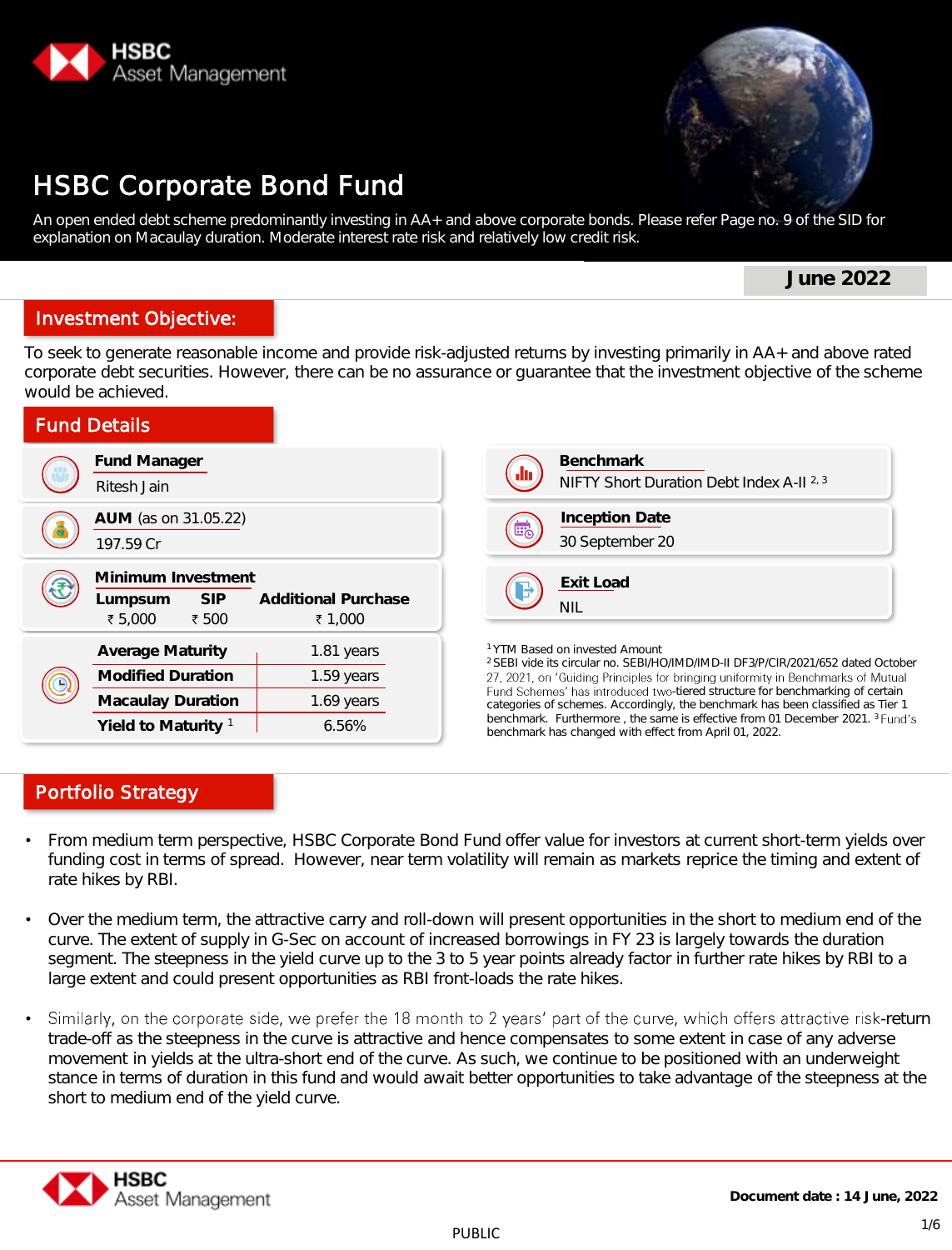### Portfolio

\*TREPS : Tri-Party Repo

| <b>Issuer</b>                                   | Rating            | % to Net<br><b>Assets</b> |
|-------------------------------------------------|-------------------|---------------------------|
| Corporate/ PSU Debt                             |                   |                           |
| Corporate Bonds / Debentures                    |                   | 80.40%                    |
| REC Top 10                                      | <b>CRISIL AAA</b> | 10.33%                    |
| Indian Railway Finance Corporation Top 10       | <b>CRISIL AAA</b> | 10.11%                    |
| Indian Oil Corporation Top 10                   | [ICRA]AAA         | 9.94%                     |
| National Bk for Agriculture & Rural Dev. Top 10 | [ICRA]AAA         | 9.86%                     |
| Housing Development Finance Corp Top 10         | CRISIL AAA        | 7.62%                     |
| Reliance Industries Top 10                      | <b>CRISIL AAA</b> | 7.61%                     |
| National Housing Bank Top 10                    | CRISIL AAA        | 7.43%                     |
| Kotak Mahindra Prime Top 10                     | <b>CRISIL AAA</b> | 7.39%                     |
| Power Finance Corporation Top 10                | <b>CRISIL AAA</b> | 5.16%                     |
| LIC Housing Finance Top 10                      | <b>CRISIL AAA</b> | 4.95%                     |
| <b>Government Securities</b>                    |                   | 9.75%                     |
| 5.15% GOVT OF INDIA RED 09-11-2025 Top 10       | <b>SOVERFIGN</b>  | 7.17%                     |
| 8.21% HARYANA SDL RED 31-03-2026                | <b>SOVEREIGN</b>  | 2.58%                     |
| Cash Equivalent                                 |                   |                           |
| TREPS*                                          |                   | 5.16%                     |
| <b>Reverse Repos</b>                            |                   | 2.76%                     |
| <b>Net Current Assets</b>                       | 1.94%             |                           |
| Total Net Assets as on 31-May-2022              | 100.00%           |                           |

HSBC Corporate Bond Fund (HCBF) offers multiple advantages

Relatively low volatility<br>Vs Long-duration assets

**Tax efficient** Indexation

Better risk adjusted returns

Combination of accrual and alpha strategy

**Credit ratings** Minimum 80% investment in corporate

Liquidity

(continuous ext option)



#### **Ratings allocation**

HSBC Corporate Bond Fund has invested 80.40% AAA and equivalents. Reverse Repos Treps is 7.91%

# HSBC Corporate Bond Fund aims for better risk adjusted performance with stability

Source HSBC Asset Management, India, Refer to the Scheme Information Document (SID) for more details on investment guidelines ^ HSBC Corporate Bond Fund - 80% of the net assets excluding the extent of minimum stipulated liquid assets in terms of SEBI circular dated June 25, 2021.

#### PUBLIC 2/6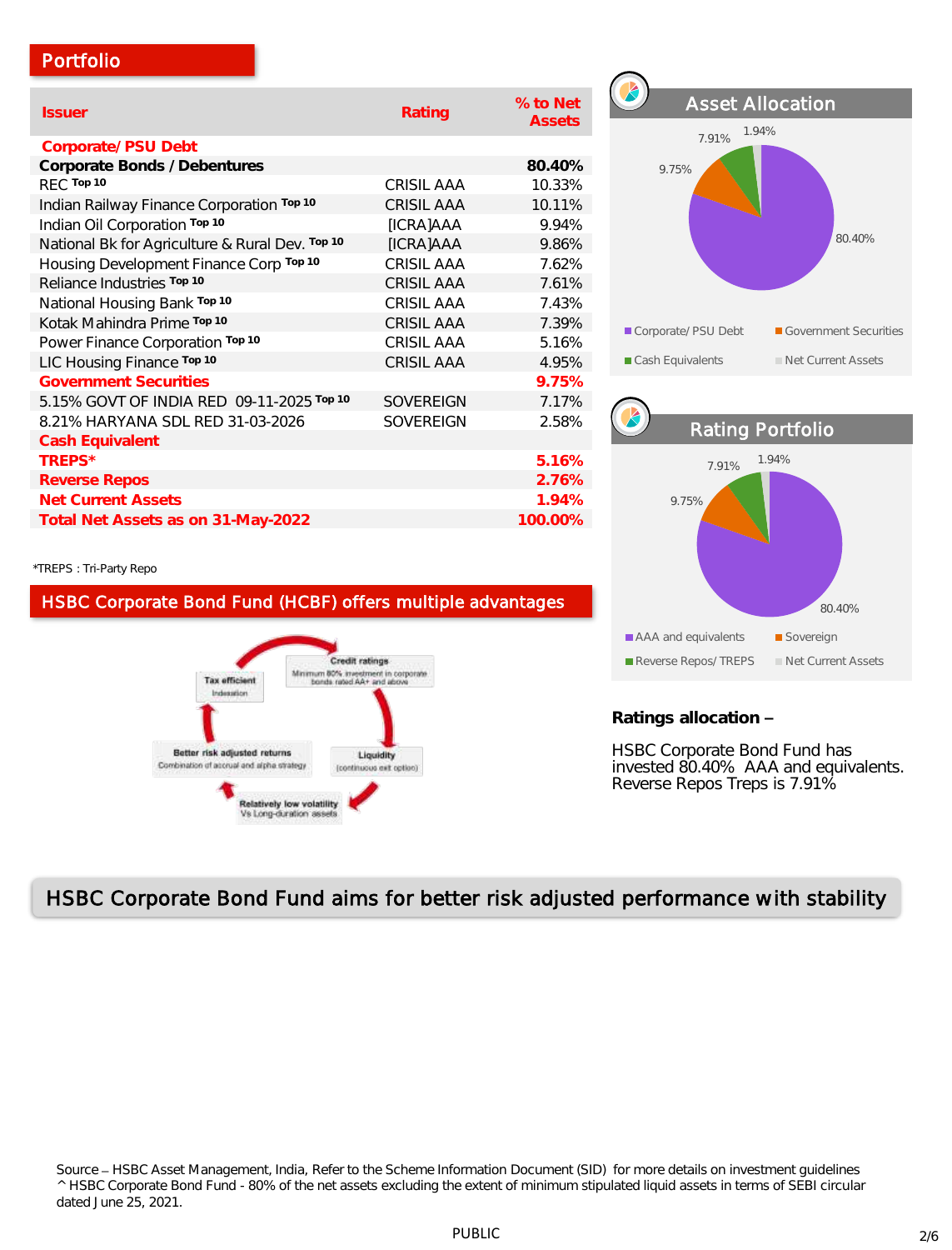#### Rationale on existing credit exposures\*

- **1. Rural Electrification Corporation Ltd**: REC is a public financial institution under the administrative control of Ministry of Power. Until 2003, REC's primary objective was to provide financial assistance on concession to SPUs for rural electrification. RECs mandate was broadened in 2003 to include financing of all segments of the power sector. It provides financial assistance to state electricity boards (SEBs) for financing transmission, distribution and generation projects. REC's credit profile derives strength from government ownership and support it receives from it. The credit profile is also supported by its good resource profile and adequate capitalization and profitability. Entity's asset quality issues are likely to have bottomed out, similar to case of PFC. Postacquisition of REC by PFC, rating agencies have reaffirmed both agencies at AAA, taking into account mainly the strategic importance of the company. PFC and REC are expected to continue to be strategically important to the Government of India and will continue to play an important role in funding of power projects, especially those of the state government owned electricity companies. Recent policy actions in terms of liquidity support to discoms which have been have been undertaken through REC and PFC, reiterate its strategic importance.
- **2. Indian Railway Finance Corporation Ltd:** IRFC is is wholly owned by Government of India (GoI) through Ministry of Railways (MoR). The company was set up with the objective of borrowing funds from the market to provide rolling stock to Indian Railways (IR). IRFC leases rolling stock to Indian Railways, which reimburses the company through lease rentals, paid on a half yearly basis in advance. The lease agreement between IR and IRFC is structured in such a way that IRFC's expenses are reimbursed, allowing it to earn an adequate margin. The credit profile of IRFC derives significant comfort from the support it receives from GoI and its strategic importance to IR; IRFC provides market funding to about 25% of IR's rolling stock requirements. Given the large capex requirements of IR, IRFC will continue to play a critical role in mobilizing funds for IR at competitive rates and therefore remain strategically important over long term. The company's importance to IR is further evident from the fact that it also raises market borrowings required by Rail Vikas Nigam Ltd. for execution of projects relating to upgrading railway infrastructure. The underlying risk on this exposure is borne by MoR.
- **3. Indian Oil Corporation Ltd:** IOC is the largest oil refining and marketing company. with approx. one third refining market share. IOC also has the largest network of crude oil and petroleum product pipelines in India. In terms of oil marketing and sales, IOCL is again the leader with ~45% petroleum market share with over 42,900 touch points. IOC also meets majority of the requirement of GOI owned organizations such as the Indian Railway and defense forces. Overall, majority GOI ownership, strategic importance, robust liquidity profile and strong balance sheet are the key credit strengths.
- **4. National Bank for Agriculture and Rural Development:** Incorporated in 1982 under an Act of the Indian Parliament, NABARD is governed by the NABARD Act, 1981. NABARD shares supervisory functions with RBI in respect of co-operative banks (other than urban and primary co-operative banks) and regional rural banks (RRBs). The bank is the apex refinancing agency providing short- and long-term refinance to state cooperative agricultural and rural development banks, state cooperative banks, RRBs, commercial banks, and other financial institutions approved by RBI to augment credit flow for production and investment purposes in the agriculture and rural sectors.
- **5. Housing Development Finance Corporation Limited:** As the largest housing finance company in India, HDFC has been recording profitable growth over the past 44 years in the individual housing and corporate segments. Though entry of new players and greater focus by banks on this segment have intensified competition, HDFC has maintained its market share. As on September 30, 2021, its loan book stood at Rs 5,20,798 crore, a growth of 10% over the previous fiscal (Rs 4,75,121 crore as on September 30, 2020; Rs 4,98,298 crore as on March 31, 2021). The company also has a sizeable presence in other financial services, including life insurance, general insurance, AMC and education financing, through subsidiaries. Overall asset quality remains healthy with gross stage 3 assets (GS3) as on September 30, 2021, at 2.50% (2.34% as on March 31, 2021, 2.29% as on March 31, 2020, and 1.41% as on March 31, 2019).
- PUBLIC 3/6 6. Reliance Industries Ltd: The company's large size and established presence in the crude oil refining and leadership position in the domestic petrochemical industries, huge cash and liquid investments and being net cash at a consolidated level, lends a strong financial profile to the name. In addition, the entity has industry leading refining margins, comfortable gearing, low working capital intensity are some of the additional factors which give comfort on the name. Further, the company's capex cycle in-non telecom businesses is nearing its end which gives visibility on free cash flows going forward. Entity has cemented a strong Leadership position in the domestic petrochemical industry and integrated operations across E&P, refining, and petrochemical businesses. It is the industry leading margins in the refining business, healthy profitability of the petchem business which is expected to further improve going forward. It has healthy debt metrics which is expected to improve further with generation of free cash flow post completion of capex cycle. Recent stake sales in Jio, trending the company to a net debt free status is another over-riding comfort on the name. Recently announced demerger is unlikely to have a credit impact as it only strengthens the standalone profile and makes it more attractive for strategic investors in future which should enhance the company's financial standing.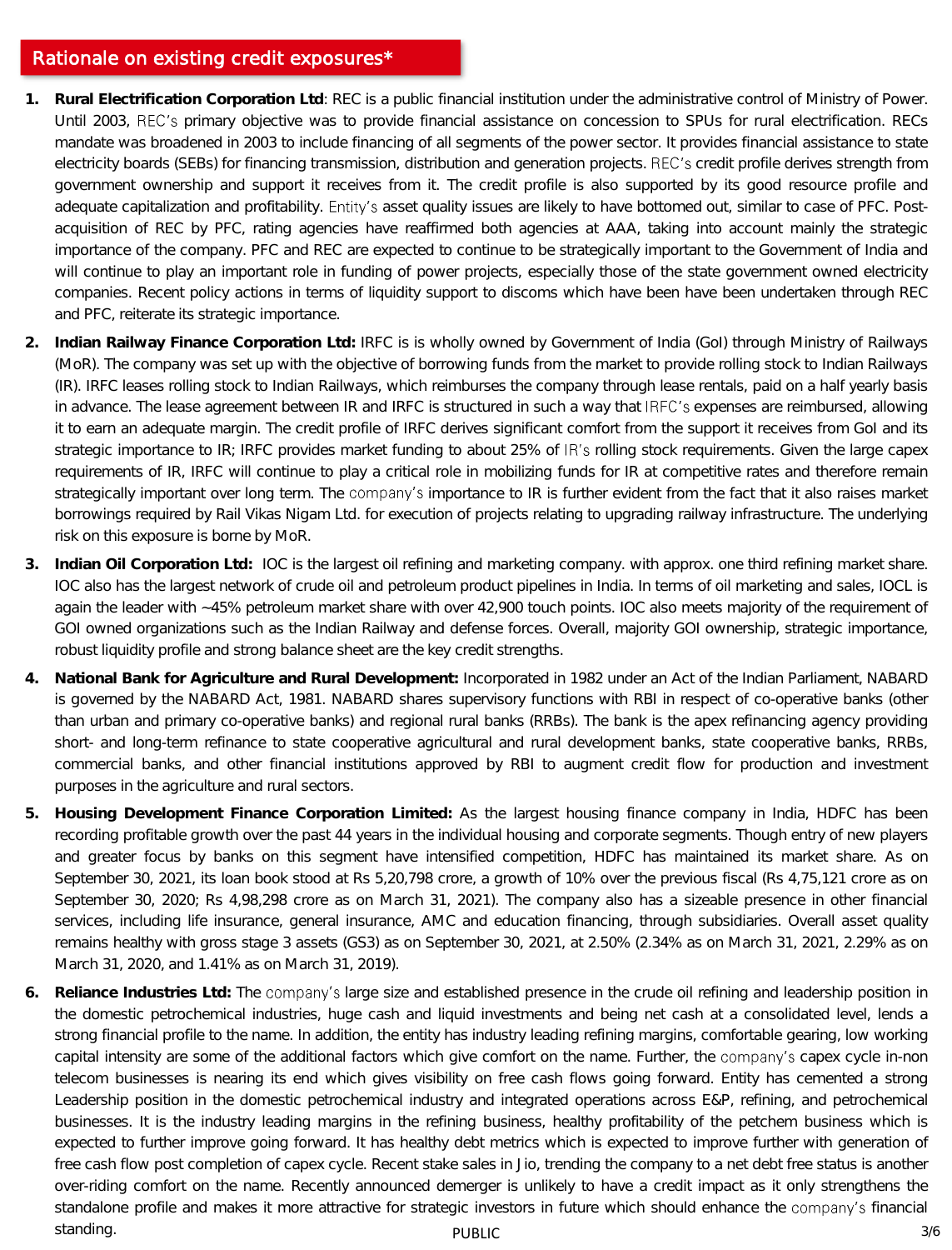- **7. National Housing Bank (NHB):** NHB, a financial institution and 100% owned by government of India, carries out supervisory, refinancing, developmental role, and also play a key policy role in implementing government policy, for the housing industry. It provides long-term credit to licensed HFCs, scheduled banks, and other primary lending institutions. It is also one of the nodal agencies for the Credit Linked Subsidy Scheme (CLSS), under the Gol's flagship programme for housing, Pradhan Mantri Awas Yojana (PMAY). As on June 30, 2021, the total asset base stood at 90,954 crores. NHB reported gross non-performing assets (GNPAs) of 2.92% and nil net NPAs as on June 30, 2021, against 2.99% and 0.76%, respectively, a year earlier. The capital to risk-weighted assets ratio (CRAR) was 12.14% as on June 30, 2021, against 12.74% as on June 30, 2020 (16.01% as on June 30, 2019).
- **8. Kotak Mahindra Prime Limited (KMPL):** KMPL is an important subsidiary for Kotak Mahindra Bank Ltd (KMBL), as it undertakes car financing business for the group and supports its product offering and revenue profile. It is an important growth engine for the Kotak group in the retail finance space, with a strong presence in the car finance sector. It has strong operational and managerial integration with KMBL. KMPL benefits from the robust retail franchise and nation-wide branch infrastructure of the parent. KMBL shares its strong technology platform and risk management practices with the company. KMPL also has board representation from KMBL. The bank is 100% shareholder of KMPL.
- **9. Power Finance Corporation Ltd:** PFC was established in July 1986 by GOI as an institution dedicated to funding and developing the domestic power sector. PFC aims to promote balanced and integrated development of the power sector by providing finance to low-cost, efficient and reliable projects. It lends to public sector entities, state electricity boards, state governments and private sector power utilities. PFC is majority owned by GOI. Entity's asset quality issues are likely to have bottomed out. Post-acquisition of REC by PFC, rating agencies have reaffirmed both agencies at AAA, taking into account mainly the strategic importance of the company. PFC and REC are expected to continue to be strategically important to the Government of India and will continue to play an important role in funding of power projects, especially those of the state government owned electricity companies. Recent policy actions in terms of liquidity support to discoms which have been have been undertaken through REC and PFC, reiterate its strategic importance.
- **10. LIC Housing Finance Ltd:** LICHF is the second largest housing finance company in India after HDFC/Individual loan portfolio. Credit strength is derived from the support of the parent (LIC), sound capitalization and healthy resource profile. Asset quality has remained strong and stable in the past few years and given that the book is largely retail and to salaried customers; it is likely that these levels are maintained as the portfolio continues to grow. Company has started to expand the non-housing segment in a calibrated way, which helps improve the yields, and at the same time has been able to maintain low level of overall delinquencies. Retail housing is ~85% of the total book. A large number of LIC Housing's senior management personnel are on deputation from LIC. LIC has also committed to not allowing its stake to fall below 33% which gives a strong support to its rating. Expect continued support over long term in terms of ownership, common branding and managerial inputs

\*Source: HSBC Asset Management, India, (HSBC AMC), Credit issuer's corporate websites, Data as of 31 May 2022

<sup>\*</sup>The above information has been prepared by HSBC Asset Management (India) Private Limited (HSBC) for general information purposes only and does not constitute any investment research, investment advice or a recommendation to any reader of this content to buy or sell investments. Expressions of opinion are those of HSBC only and are subject to change without any prior intimation or notice. All information mentioned above (including that sourced from third parties), is obtained from sources HSBC, the third party believes to be reliable but which it has not independently verified and HSBC, the third party makes no guarantee, representation or warranty and accepts no responsibility or liability as to the accuracy or completeness of such information.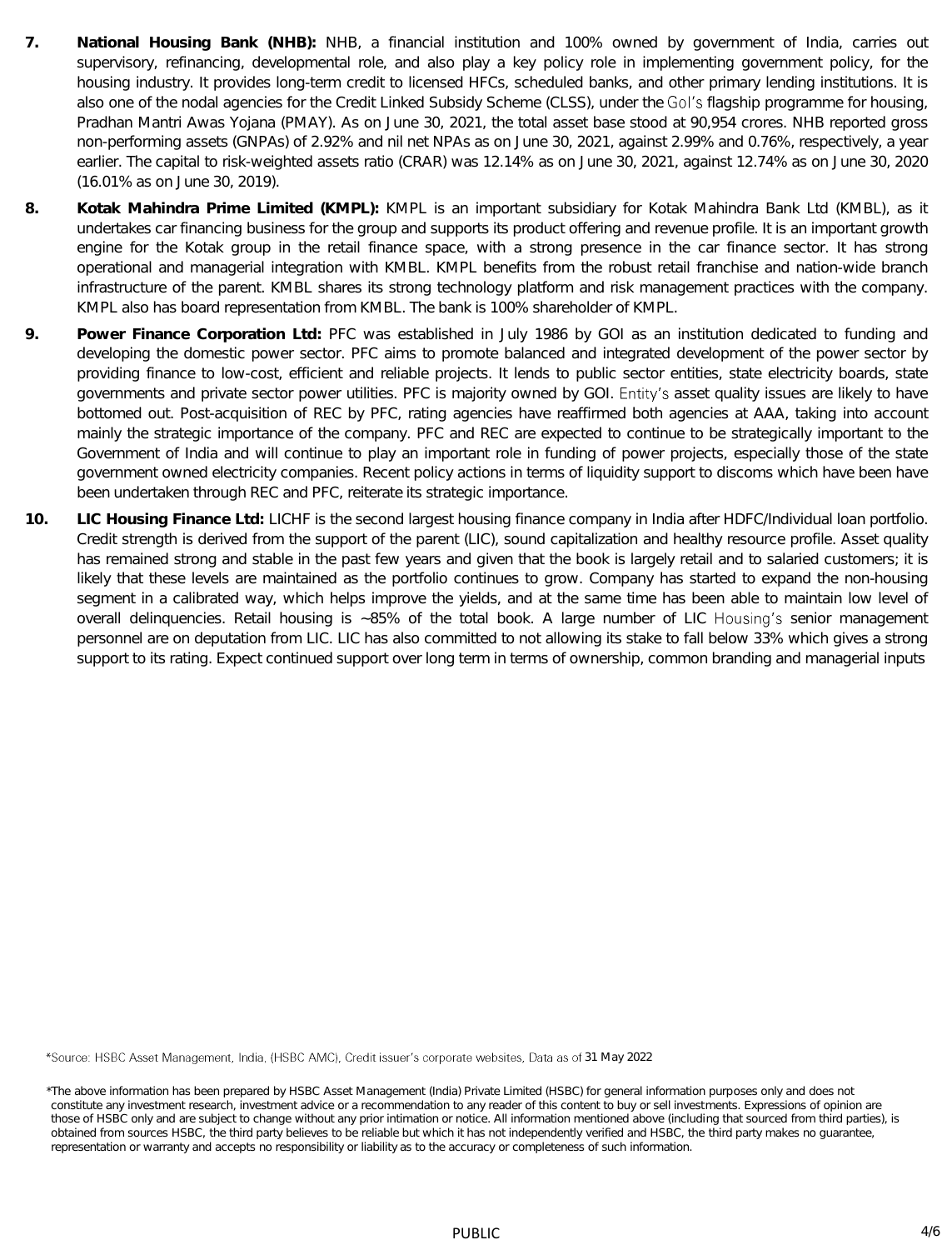#### **Market Summary for the month of May 2022**

The month started off with a surprise unscheduled policy meet by the RBI monetary policy committee (MPC) meeting on 4th May. MPC unanimously voted for a 40 bps increase in repo rate to 4.40% v/s 4.0% earlier (and alongside 40 bps increase in MSF (marginal standing facility) and standing deposit facility (SDF) rates). MPC also mentioned that it continued to be accommodative while "focusing on withdrawal of accommodation", similar to the wording of the statement in the previous policy in April. Apart from this, RBI also hiked cash reserve ratio (CRR) to 4.5% of net demand and time liabilities (NDTL) from 4% of NDTL. In its statement, the RBI mentioned that anchoring inflation expectations and containing second order effects, warranted resolute and calibrated steps to combat inflation.

April CPI inflation numbers came in at 7.80%, higher than even the elevated consensus expectations of ~7.5%. Core inflation inched to 6.9% v/s ~6.5% in the previous month while food inflation inched sharply to over 8%, Fiscal trends continued to stay positive; FY 22 fiscal deficit printed at 6.7% of GDP v/s 6.9% in revised estimates presented during the budget.

Later in the month, Government of India (GOI) reduced excise duty on petrol by INR 8 per ltr and diesel by INR 6 per ltr. This is likely to result in a revenue impact of ~INR 1.0 trn as per various estimates. GOI also indicated that it would spend an additional INR 1.1 trn on fertilizer subsidy.

Towards the end of the month, GDP data was released for 4Q FY 22 which was marginally better than consensus expectations. May Manufacturing and Services PMI also continued to remain strong, indicating continued recovery on the growth front.

In terms of markets, we saw a sharp increase in yields immediately post the unexpected rate hike in May. The curve bear flattened with the shorter end of the curve moving up to a greater extent in yield terms relative to the 10 yr and beyond part of the curve. 10 yr yields which were at 7.13 at the end of April reacted by ~25 bps immediately post policy. Subsequently, 10 yr traded in a band of 7.20-7.50 for the rest of the month. Overall at the end of the month, 10 yr closed 28 bps higher at 7.41 as of end May v/s 7.13 at the end of April, 14 yr closed 26 bps higher at 7.58 v/s 7.32 in April, 5 yr closed 46 bps higher at 7.14 v/s 6.68 in April, while 1-3 yr segment was higher by 70-120 bps. Likewise, a similar bear flattening trend was seen on the corporate side where the 3-5 yr segment inched higher by 60-80 bps and 10 yr corporate bonds by 30-40 bps

Liquidity surplus moderated during the month, partly on account of the hike in CRR from 4% to 4.5% of NDTL. Average LAF outstanding was at INR 4.38 trn v/s INR 6.55 trn in the previous month. Liquidity continued to be absorbed primarily through 14-day VRRRs and the Standing Deposit facility

#### **Outlook:**

Given elevated commodity prices and rising food prices, Inflation is expected to stay elevated through 1H FY 23, likely beyond RBI's target range of  $4\% + 7.2$  %. As a result, RBI is expected to continue with the process of increasing interest rates over the next few months, given that the focus has shifted firmly towards combating inflation. RBI governor in his statement accompanying the May policy indicated that the interest rate hike in May could be seen as a reversal of the steps taken post Covid in 2020. Hence market expects front loading of rate hikes in upcoming policy meetings as well.

Given this backdrop and also elevated bond supply, fixed income markets are likely to trade with a negative bias over the near term. The short to medium part of the curve has already reacted sharply with yields inching upwards significantly, given expectations of front loading of rate hikes by RBI and hence could over the medium term, present some opportunities given attractive carry and roll-down.